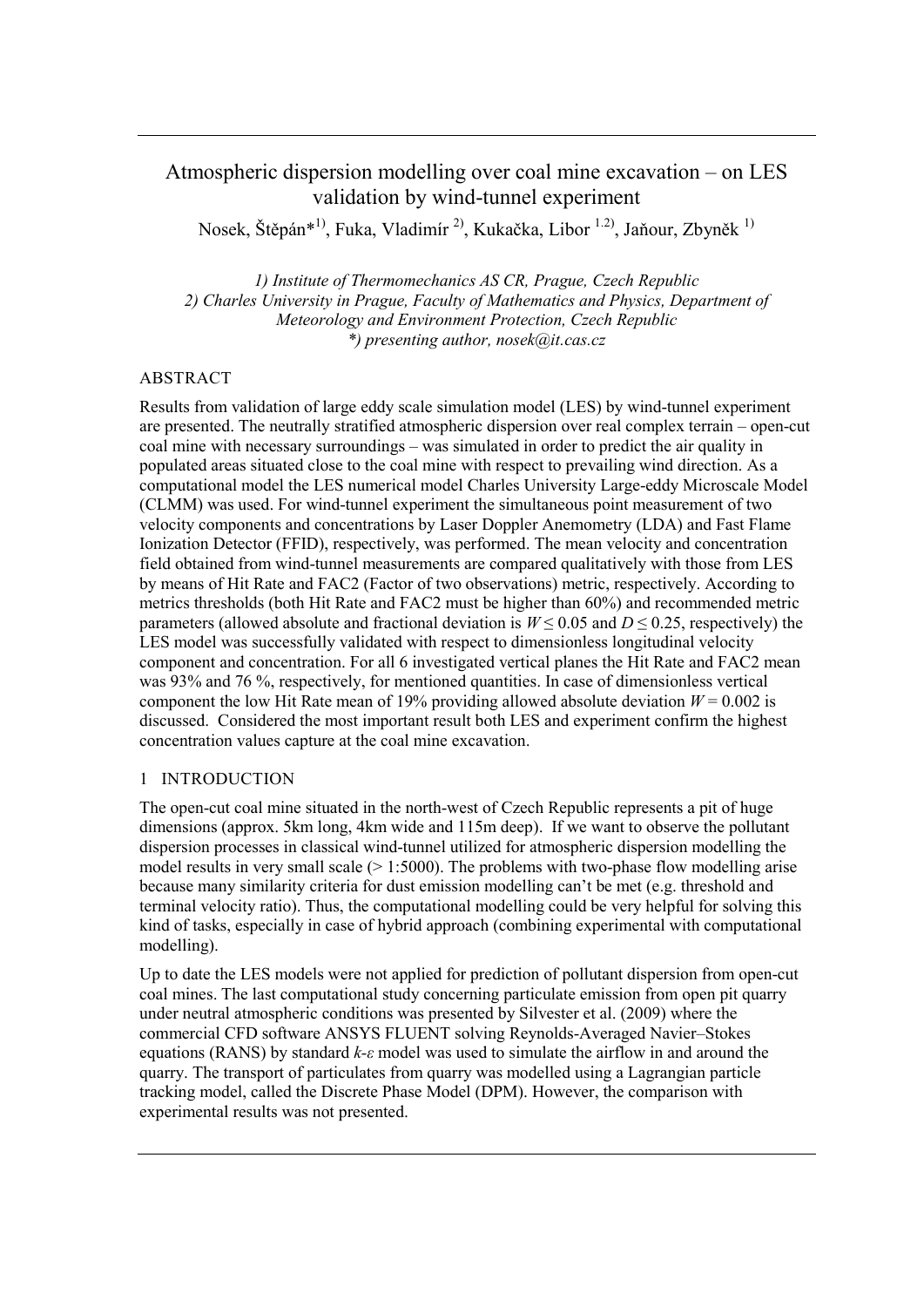For validation of LES model by means of quantitative metrics *Hit Rate* and *FAC2* (see more in Schatzmann (2010)) we used wind-tunnel experiment approach used only by Meroney and Grainger (1992) where the atmospheric dispersion of gaseous pollutant above the open-cut mine was simulated by helium/air tracer gas mixtures in the stratified flow. We decided to model neutrally stratified flow instead and simulate the point source representing the mining machine at the bottom of the mine (the most frequently used position) for which we used ethane as a tracer gas. Because of better diffusivity and lower density of ethane contrary to coal dust, we assume that we also modelled the highest atmospheric dispersion of possible pollutants from coal mine to its surroundings.

## 2 METHODS

## *2.1 Wind-tunnel experiment*

## *2.1.1 MODEL*

The picture of the model taken from wind-tunnel test section is presented in figure 1 (left). The model was designed according to necessary part of the coal mine topography (situated at the north-west of the Czech Republic) with respect to future coal mine expansion and surrounding populated areas (south part of town Chomutov, Droužkovice village). This resulted in total squared area of 1.5 x 1.5m (5 x 5 km at full scale) and scale ratio 1:3300.



*Figure 1: Left: Model of scale ratio 1:3300 positioned at wind-tunnel including point source of pollutant (1) integrated at the bottom of special inclination smoothly connected to east end of coal mine (2), necessary vegetation (3), south part of town Chomutov (4) and village Droužkovice (5). Right: simultaneous point (1) measurements of two velocity components and concentrations by LDA (2) and FFID (3), respectively, above the model during measurements*

The model was made of extruded polyurethane and manufactured by computer numerically controlled (CNC) machine with precision of 0.5 mm. The special roughness of 0.5 mm was applied by CNC machine for model surface as well as all necessary vegetation and urban areas were made manually for completeness in order to fulfil the aerodynamic roughness of moderately rough terrain. As input data for CNC the geographic information system (GIS) was used.

## *2.1.2 MEASUREMENT TECHNIQUES*

The experiment was carried out at open Environmental wind-tunnel of Institute of Thermomechanics Academy of Sciences of the Czech Republic in Nový Knín. The tunnel is 1.5m wide and 1.5m high and consists of two main sections: 20m long section for development of appropriate boundary layer and following 2m long test section where the measurements above the model are performed. The wind-tunnel free stream speed can be maintained from 0.1 up to 13m/s. For our case of small scale ratio (1:3300) the development section was kept empty without any roughness elements and spires. Only 1.5m of special inclination smoothly connected to model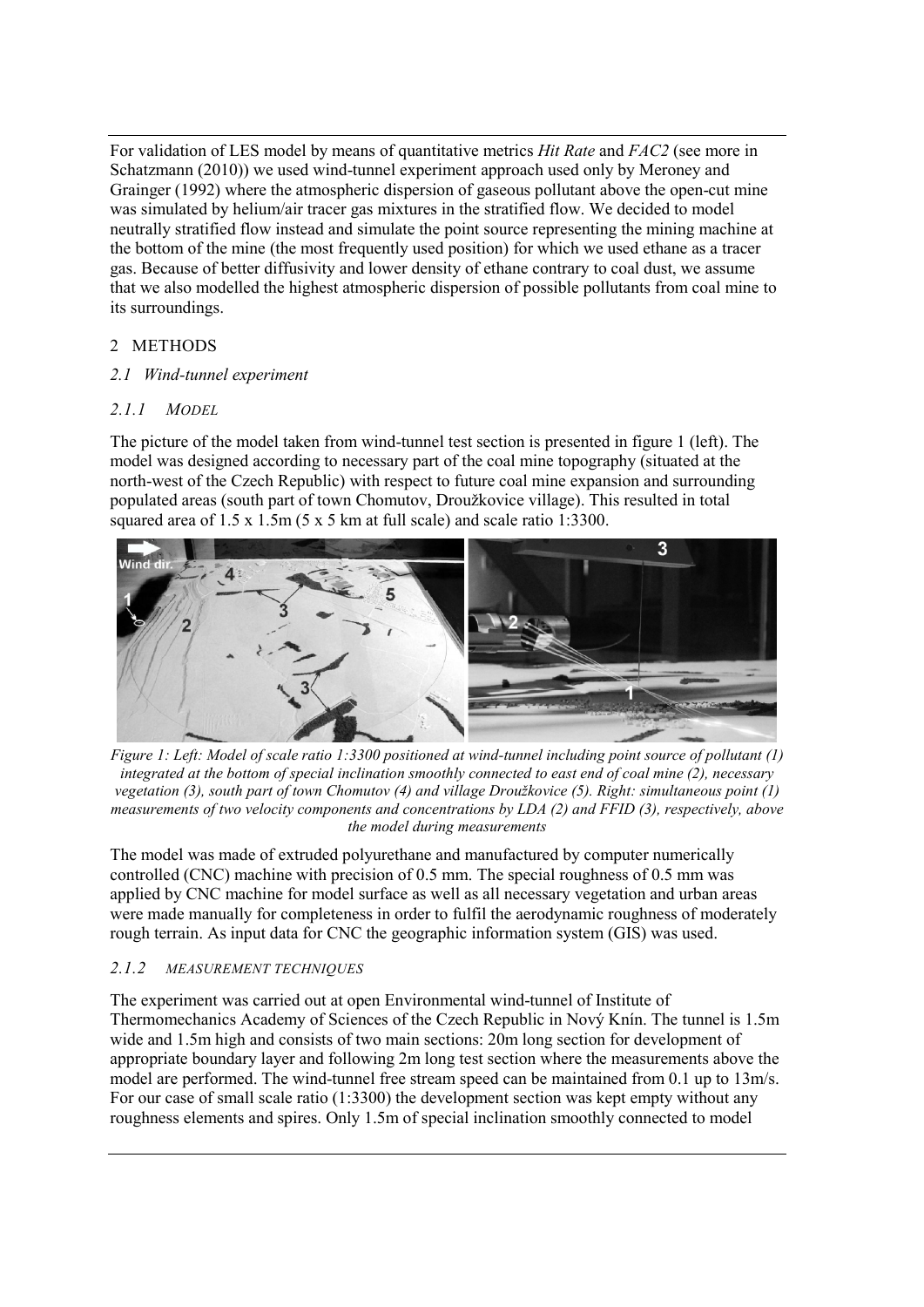relief was kept in development section. This special inclination reproduces topography of coal mine situated in front of the modelled area and was roughen by sand grains (size of the grains was smaller than 0.5mm) in order to achieve aerodynamically rough flow and appropriate characteristics of modelled atmospheric boundary layer.

In figure 1 (right) is presented the unique method used for simultaneous point measurements of two velocity components and concentrations by two-dimensional optical fibre Laser Doppler Anemometry (LDA) and Fast-response Flame Ionization Detector (FFID), respectively, developed by Kukačka et al. (2012). We used ethane as a tracer gas simulating passive pollutant releasing from point source positioned at the bottom of the coal mine. The wind-tunnel free stream velocity was measured by Prandtl tube at fixed position in the centre of wind-tunnel 3m in front of the model and 0.9m above the floor and was used as a reference velocity  $u_{ref}$  for point measurements.

#### *2.1.3 BOUNDARY LAYER*

Two–dimensional LDA measurements for obtaining characteristic vertical profiles were performed above the centre of the special inclination (in front of the model entrance) using a reference wind speed *uref* = 5.2 m/s. Measured vertical profile of dimensionless mean longitudinal velocity *u/uref*, turbulence profiles and turbulence spectra are compared with those from VDI guidelines in figure 2. Mean roughness length  $z_0$  = 0.04 m (converted to full scale) and power exponent  $\alpha = 0.13$  was obtained from the log fitting and power fitting, respectively. According to VDI (2000) for moderately rough terrain the  $z_0$  should be from 5.10<sup>-3</sup> to 10<sup>-1</sup>m and  $\alpha$  from 0.12 to 0.18.

The turbulence spectrum was evaluated at four heights of measured vertical velocity profile: 13.5, 57, 100 and 600m (full scale) above the inclination surface. The spectra for height 100m were compared with Kaimal, Karman and Simiu&Scanlan spectra in figure 2 (right). The best fit of measured spectra is with the Karman spectra for all four heights.

According to these comparisons we can conclude that boundary layer for moderately rough type of terrain was modelled appropriately. Furthermore, the Reynolds number, averaging time and source strength independence was fulfilled as well.



*Figure 2: The vertical profile of dimensionless longitudinal velocity u/uref (left), vertical profiles of turbulence intensities Iu, Iw (middle) and longitudinal velocity turbulence spectrum Suu of modelled boundary layer at full scale height 100m above the terrain (WT\_Z=100) compared with Kaimal, Karman and Simiu&Scanlan spectra (right).*

## *2.2 Computational model*

The numerical model CLMM (Charles University Large-Eddy Microscale Model) solves the equation of fluid dynamics and scalar transport under the assumptions of the large-eddy simulations. Mathematical description of its dynamical core is available in Fuka and Brechler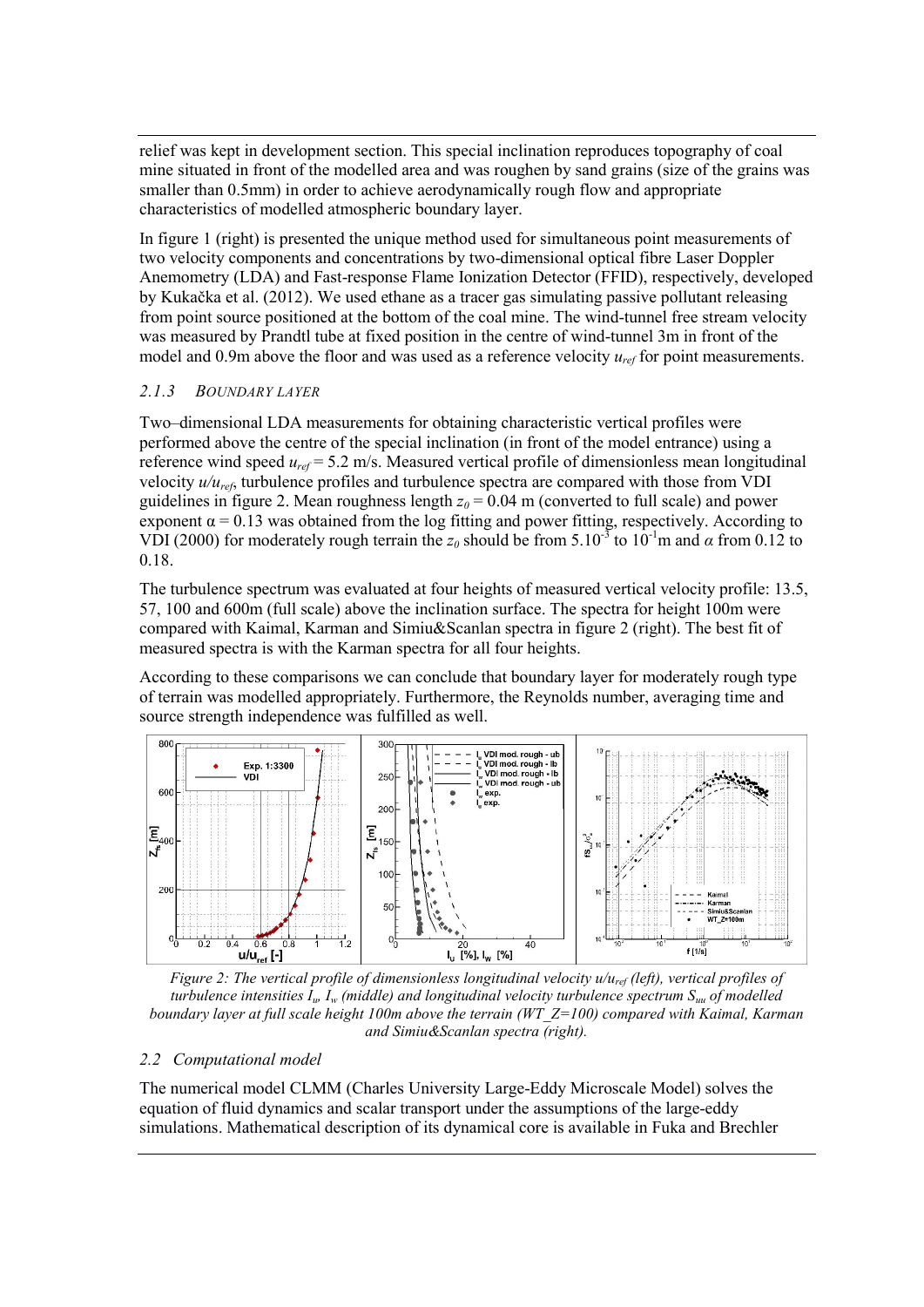(2011). In addition to this reference, the fourth order central method for momentum advection and a discrete filter to non-linear terms have been applied. The model uses the uniform Cartesian grid and the immersed boundary method to account for the complex terrain. The resolution of the computational grid was  $\Delta x = \Delta y = 5.9$  mm and  $\Delta z = 1.5$  mm (according to scale of wind-tunnel model).

For simplicity, the periodic boundary conditions were used at the domain boundaries in horizontal directions. The terrain was made periodic by solving the Laplace's equation with the periodic boundary conditions on domain boundaries and the Dirichlet boundary conditions at the real terrain boundaries. The whole computer model terrain elevation map including the periodicity buffer regions is in figure 3.



*Figure 3: The elevation map of the simulated domain. The steps both in vertical and horizontal directions correspond to the resolution of the computational grid.*

#### 3 RESULTS

The LES validation was investigated at 6 vertical planes as depicted on model contour map in figure 4: five planes perpendicular (*yz*) and one plane parallel (*xz*) with approach wind direction. The measured planes are investigated at dimensionless coordinates *x/h, y/h* and *z/h* where *h* is a coal mine depth  $(h = 35$  mm, corresponding to 115m at full scale).



*Figure 4: Measured 5 vertical planes yz (vertical lines – x/h) and one vertical plane xz (horizontal line – y/h) displayed on model contour map. Approach wind direction is from left to right. Note the elongated hill in the middle of the model (white contours) and coal mine escarpments (the most left in the picture).*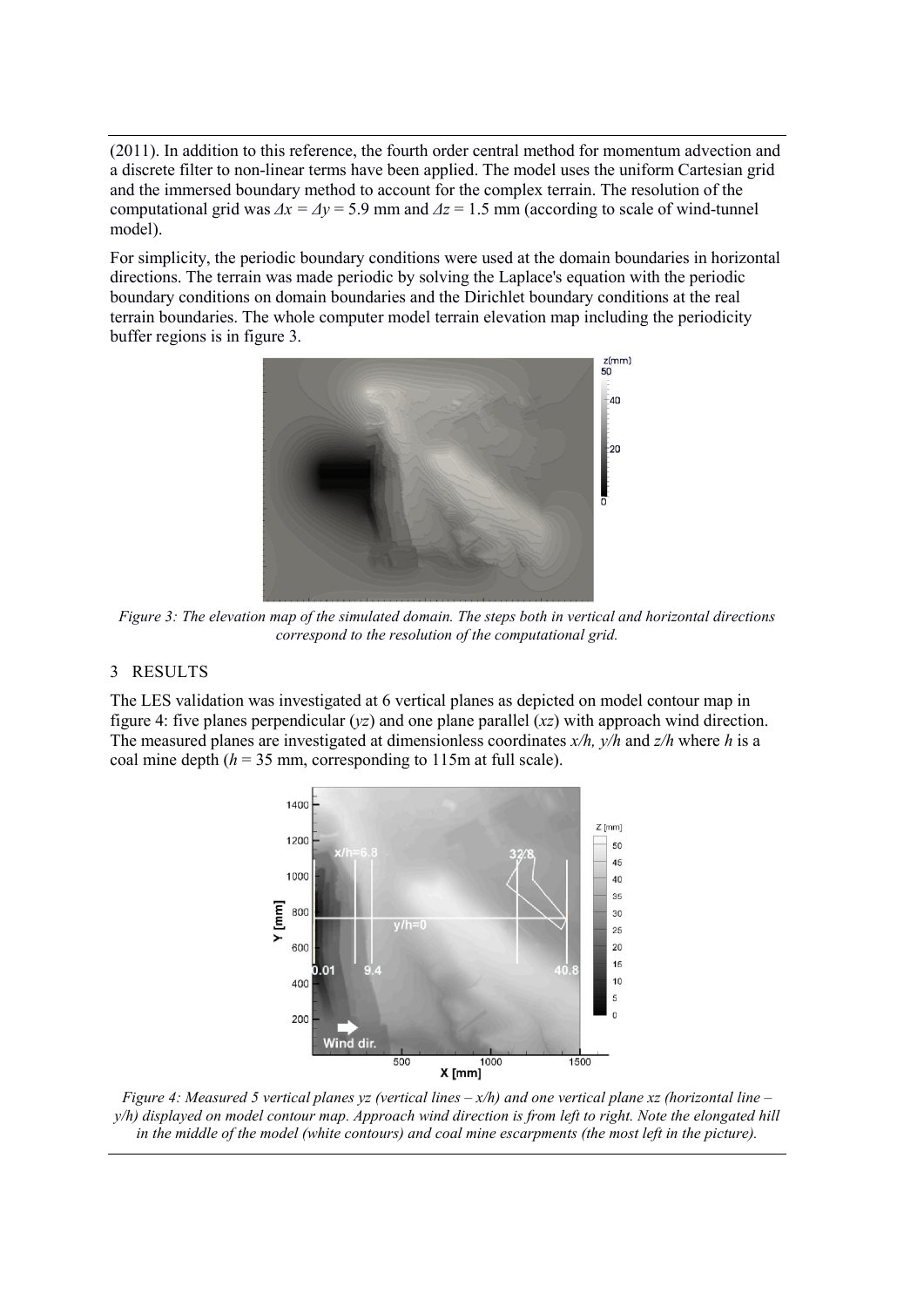## *3.1 Qualitative comparison*

For the first examination of LES model validation the some qualitative comparison of velocity and concentration fields from LES and experiment are presented in figure 5 and 6, respectively.

## *3.1.1 VELOCITY FIELD*

In the upper part of the figure 5 are plotted the mean dimensionless longitudinal velocities *u/uref* from LES (left) and experiment (right) at plane parallel with approach wind direction positioned at the point source origin ( $y/h = 0$ ). In the lower part the mean dimensionless vertical velocities  $w/u_{ref}$ are compared. We can see very good "visual" agreement between LES and experiment in both longitudinal and vertical velocity field.

## *3.1.2 CONCENTRATION FIELD*

Dimensionless concentration field from both LES and wind-tunnel experiment at the same plane as in case of velocity fields (*xz*) is presented in figure 6. As in previous case the concentration fields are very similar (the highest concentration levels are kept within coal mine excavation). But, the exact values cannot be determined explicitly (from both velocity and concentration fields comparison), hence the qualitative comparison tells us only approximate results in case of velocity and concentration filed comparison.



*Figure 5: Comparison of LES (left) and wind-tunnel (right) mean dimensionless longitudinal u/uref (up) and vertical (down) velocities w/uref at plane xz parallel with approach wind direction positioned at the point source origin (y/h = 0).*



*Figure 6: Comparison of LES (left) and wind-tunnel (right) mean dimensionless concentrations C\* at plane xz parallel with approach wind direction positioned at the point source origin (y/h = 0).*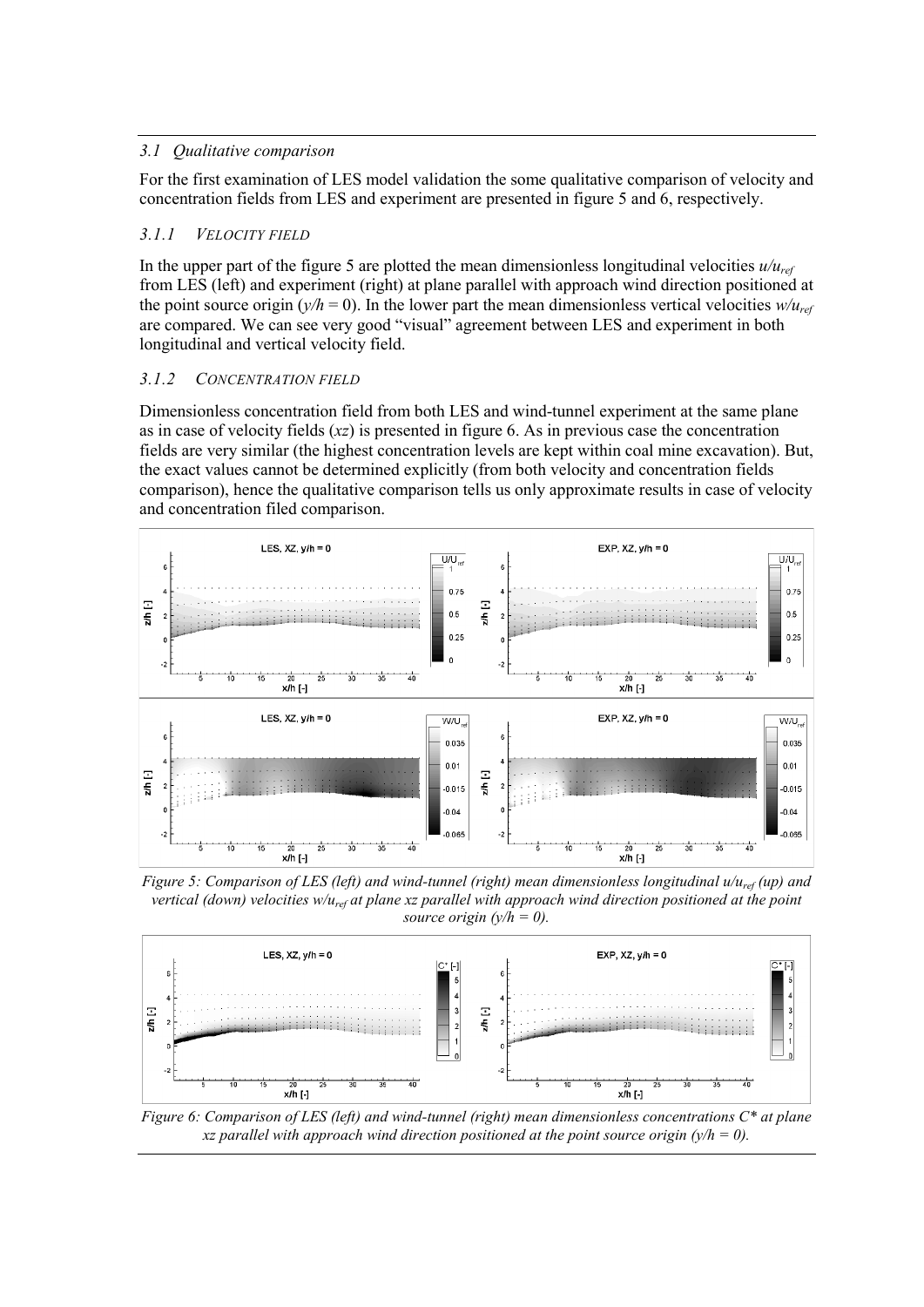#### *3.2 Quantitative comparison*

To have better insight into LES validation the quantitative comparison based on validation metrics (*Hit Rat*e and *FAC2*) is presented and discussed in this chapter. Generally speaking the validation metrics help to quantify the agreement between the numerical simulation and experimental data.

#### *3.2.1 HIT RATE*

For velocity validation we used the *Hit Rate* (*q*) metric, applied in VDI (2005) on prognostic micro-scale wind field model, defined by following equation:

$$
q = \frac{N}{n} = \frac{1}{n} \sum_{i=0}^{n} N_i \text{ with } \begin{cases} 1 \text{ for } \left| \frac{P_i - O_i}{O_i} \right| \le D \text{ or } |P_i - O_i| \le W \\ 0 \text{ else} \end{cases}
$$
 (1)

 $P_i$  (predicted) represents normalised model result and  $O_i$  (observed) normalised result from experiment. The equation (1) specifies the fraction of the model results that differ within an allowed range of *D* or *W* from the comparison (here experimental) data. *D* accounts for relative uncertainty and *W* the repeatability of the experimental data. According to VDI (2005) *D* was always 25% ( $D = 0.25$ ) but *W* should be different for each variable with respect to the experimental uncertainty (Schatzmann et. al (2010)). The threshold for successful validation is  $q$  > 0.66 (i.e.,  $q > 66\%$ ). For an ideal model prediction  $q = 1$ .

In figure 7 are presented scatter plots and *Hit Rates* for *u/uref* (left) and *w/uref* (right) at plane *xz*. It's worth to remind that this plane goes through the whole model. The *Hit Rate* in case of  $u/u_{ref}$  is 93% for  $D = 0.25$  and  $W = 0.002$  and 32% in case of  $w/u_{ref}$  for  $D = 0.25$  and  $W = 0.005$  (*W* was obtained from statistical scatter of the experimental values). Whilst *Hit Rate* for *u/uref* is in very good agreement with qualitative comparison we cannot say the same for *w/uref* because only third of total hits were achieved. From distribution of the points (red dots) is clearly seen that LES model slightly underestimates the lower values of  $u/u_{ref}$ . However, the scatter plot for  $w/u_{ref}$  is even along the ideal hit (solid line splitting the quadrants on even parts). This also helps to explain why the qualitative comparison represents nice results for the first glance.

In figure 8 (left) is presented the scatter plot of relative turbulence kinetic energy  $TKE/(u_{ref})^2$ . Even though the  $W = 0.001$  the *Hit Rate* is 81%. From points distribution we can see that LES slightly overestimates the *TKE*.



*Figure 7: Scatter plots and Hit Rates for u/uref (left) and w/uref (right) at plane xz. Dashed lines represent D and dash-and-dot W. Red points that are within these lines are counted as hits*  $(N_i = 1)$ *.*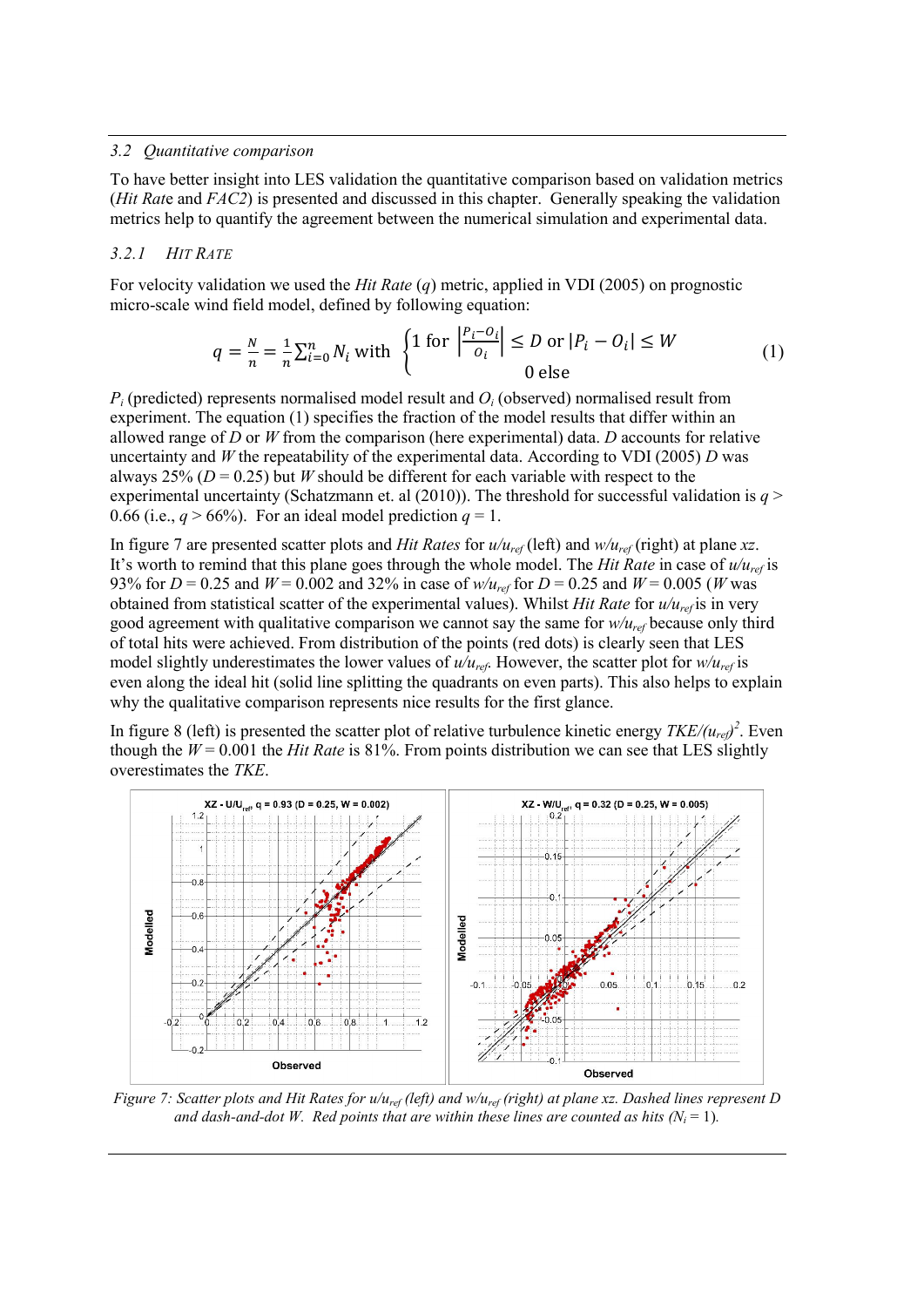

*Figure 8: Scatter plots of TKE/uref (left) and C\*(right) at plane xz. Dashed lines represent fractional deviation D and dash-and-dot absolute deviation W. Red points that are within these lines are counted as hits (N<sub>i</sub>* = 1)*. For C\* the FAC2 metric was used.* 

For 5 investigated *yz* planes perpendicular to approach wind direction the following statistics of *Hit Rate* metric were observed (scatter plots are not presented): the lowest *Hit Rate* values 88%, 3 % and 75% for planes at the vicinity of last coal mine escarpment  $(x/h = 6.8$  and  $x/h = 9.4$ , respectively) and the *Hit Rate* means 93%, 19% and 76% of all investigated planes for *u/uref*, *w/ure* and  $TKE/(u_{ref})^2$  respectively. The parameters *D* and *W* for the investigated variables were kept same as for plane *xz.*

#### *3.2.2 FACTOR OF TWO OBSERVATIONS (FAC2)*

For concentration validation the metric *FAC2* defined by Schatzmann et. al (2010) was used:

$$
FAC2 = \frac{N}{n} = \frac{1}{n} \sum_{i=0}^{n} N_i \text{ with } \begin{cases} 1 \text{ for } 0.5 \le \frac{P_i}{Q_i} \le 2.0\\ 1 \text{ for } Q_i \le W \text{ and } P_i \le W\\ 0 \text{ else} \end{cases} \tag{1}
$$

*FAC2* is similar to the *Hit Rate* as it counts the fraction of data points, where the predictions are within a factor of two of the observations, based on the ratio of the predicted and observed value. It is the most robust measure concerning the influence of infrequently occurring high or low observations and predictions for the concentrations. The *FAC2* threshold is same as for *Hit Rate*.

The scatter plot of dimensionless concentrations *C\** and *FAC2* metric for plane *xz* are presented in figure 8 (right). We can see that 85% of the points are within the lines defining parameter  $D =$ 0.25 and  $W = 0.002$ . Distribution of the points is even along the ideal *FAC2* (solid line).

Decreasing tendency of *FAC2* with increasing distance from the point source was observed from 5 investigated *yz* planes as well as following statistics: the lowest *FAC2* value 50% at the last plane (downstream from the point source) and the *FAC2* mean 87% of all investigated planes providing the same parameters (*D* and *W*) as for plane *xz.*

#### 4 CONCLUSIONS

The successful validation of LES model by means of quantitative comparison where for mean velocity and concentration field the *Hit Rate* and *FAC2* metric was used, respectively, was presented with following remarks.